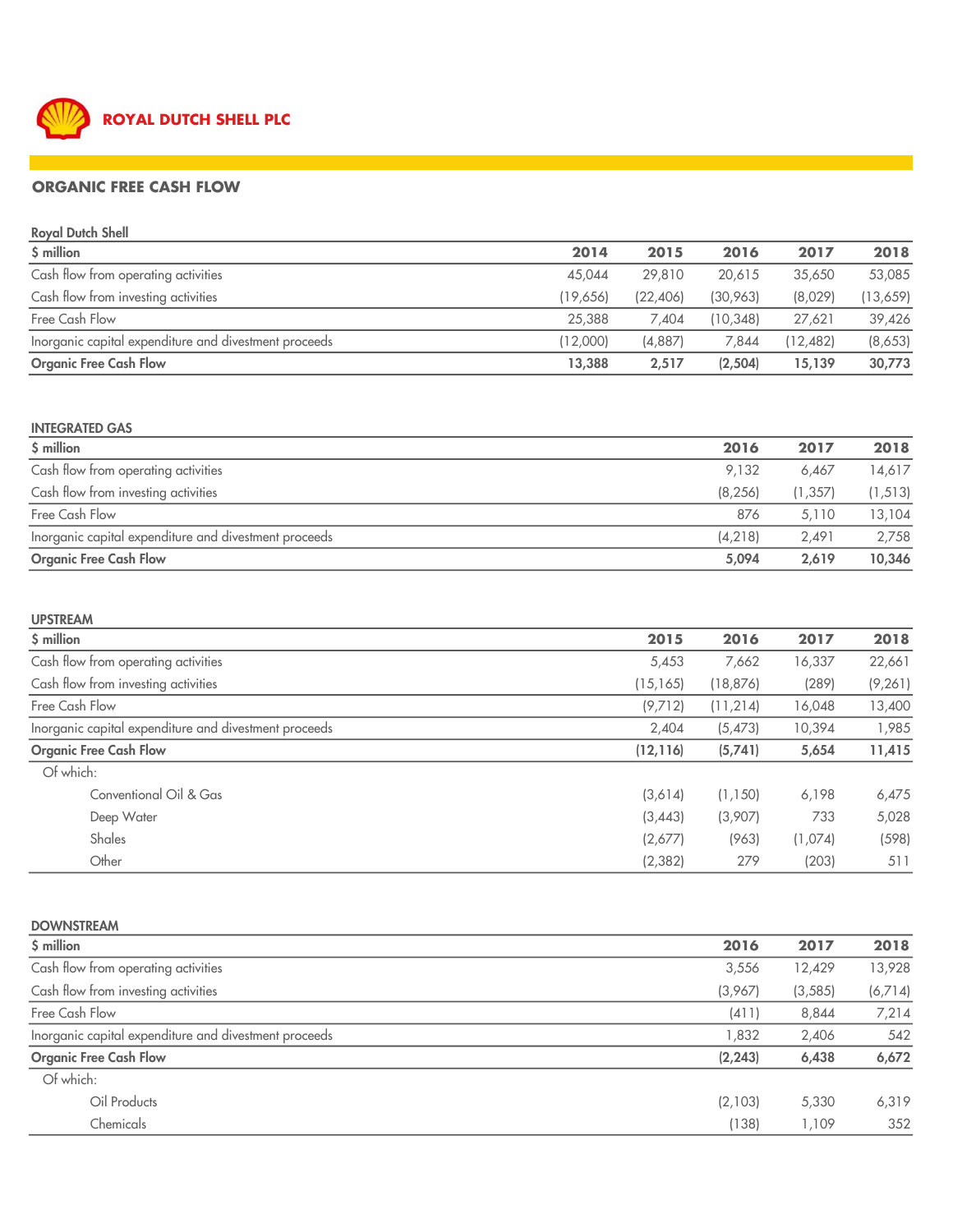

## CASH CAPITAL EXPENDITURE AND CAPITAL INVESTMENT

| <b>Royal Dutch Shell</b>                     |        |        |        |        |
|----------------------------------------------|--------|--------|--------|--------|
| $$$ million                                  | 2015   | 2016   | 2017   | 2018   |
| Capital expenditure                          | 26,131 | 22,116 | 20,845 | 23,011 |
| Investments in joint ventures and associates | 896    | 1,330  | 595    | 880    |
| Investments in equity securities             | 94     | 132    | 93     | 187    |
| Cash capital expenditure                     | 27,121 | 23,578 | 21,533 | 24,078 |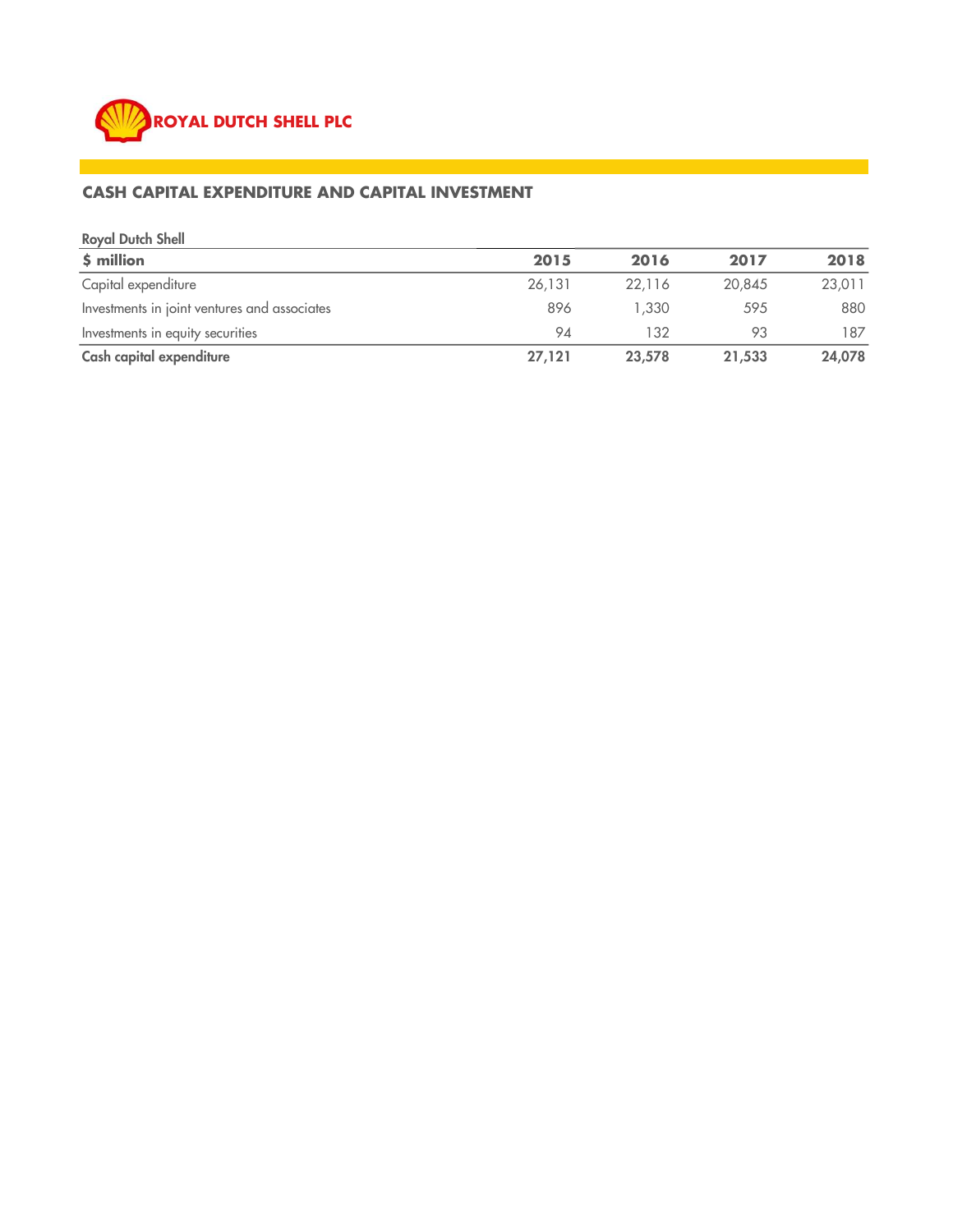

# EARNINGS EXCLUDING IDENTIFIED ITEMS

UPSTREAM

| \$ million                                 | 2015     | 2016    | 2017  | 2018  |
|--------------------------------------------|----------|---------|-------|-------|
| <b>Earnings excluding Identified items</b> | (2, 255) | (2,704) | 3,091 | 6,775 |
| Of which:                                  |          |         |       |       |
| Conventional Oil & Gas                     | 485      | (522)   | 3,516 | 4,644 |
| Deep Water                                 | 184      | (1,056) | 20    | 2,491 |
| Shales                                     | (1,897)  | (1,089) | (654) | (663) |
| Other                                      | (1,027)  | (38)    | 208   | 303   |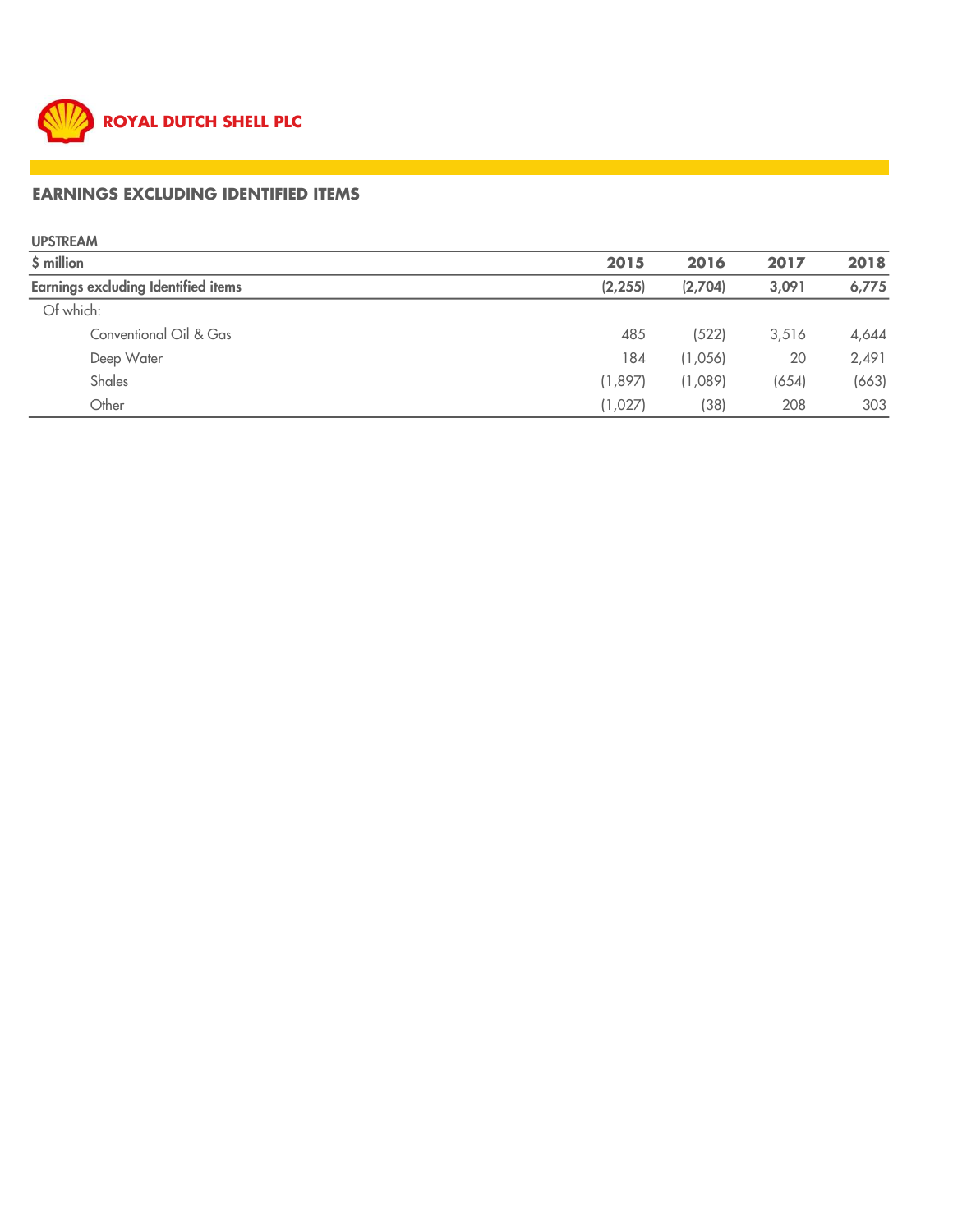

## RETURN ON AVERAGE CAPITAL EMPLOYED

UPSTREAM

| \$ million                          | 2015     | 2016    | 2017    | 2018    |
|-------------------------------------|----------|---------|---------|---------|
| Earnings excluding Identified items | (2, 255) | (2,704) | 3.091   | 6,775   |
| Capital Employed - Opening          | 88,692   | 84,727  | 128,782 | 119,253 |
| Capital Employed - Closing          | 84,727   | 128.782 | 119,253 | 115,313 |
| Capital Employed - Average          | 86,710   | 106,755 | 124,018 | 117,283 |
| <b>Calculated ROACE</b>             | $-2.6%$  | $-2.5%$ | 2.5%    | 5.8%    |

#### INTEGRATED GAS

| \$ million                          | 2016   | 2017   | 2018   |
|-------------------------------------|--------|--------|--------|
| Earnings excluding Identified items | 3,700  | 5,268  | 9,399  |
| Capital Employed - Opening          | 62,481 | 86,631 | 87,462 |
| Capital Employed - Closing          | 86,631 | 87,462 | 86,849 |
| Capital Employed - Average          | 74,556 | 87,047 | 87,156 |
| <b>Calculated ROACE</b>             | 5.0%   | 6.1%   | 10.8%  |

### Oil Products

| \$ million                                      | 2016   | 2017   | 2018   |
|-------------------------------------------------|--------|--------|--------|
| Earnings excluding Identified items (CCS basis) | 5.560  | 6,460  | 5,491  |
| Capital Employed - Opening                      | 34,444 | 38,926 | 41,186 |
| Capital Employed - Closing                      | 38,926 | 41.186 | 39.747 |
| Capital Employed - Average                      | 36.685 | 40,056 | 40,467 |
| <b>Calculated ROACE</b>                         | 15.2%  | 16.1%  | 13.6%  |

| <b>Chemicals</b>                                |        |        |        |
|-------------------------------------------------|--------|--------|--------|
| \$ million                                      | 2016   | 2017   | 2018   |
| Earnings excluding Identified items (CCS basis) | 683, ا | 2,622  | 2,076  |
| Capital Employed - Opening                      | 11,836 | 13.746 | 15,245 |
| Capital Employed - Closing                      | 13.746 | 15,245 | 16,885 |
| Capital Employed - Average                      | 12.791 | 14,496 | 16,065 |
| <b>Calculated ROACE</b>                         | 13.2%  | 18.1%  | 12.9%  |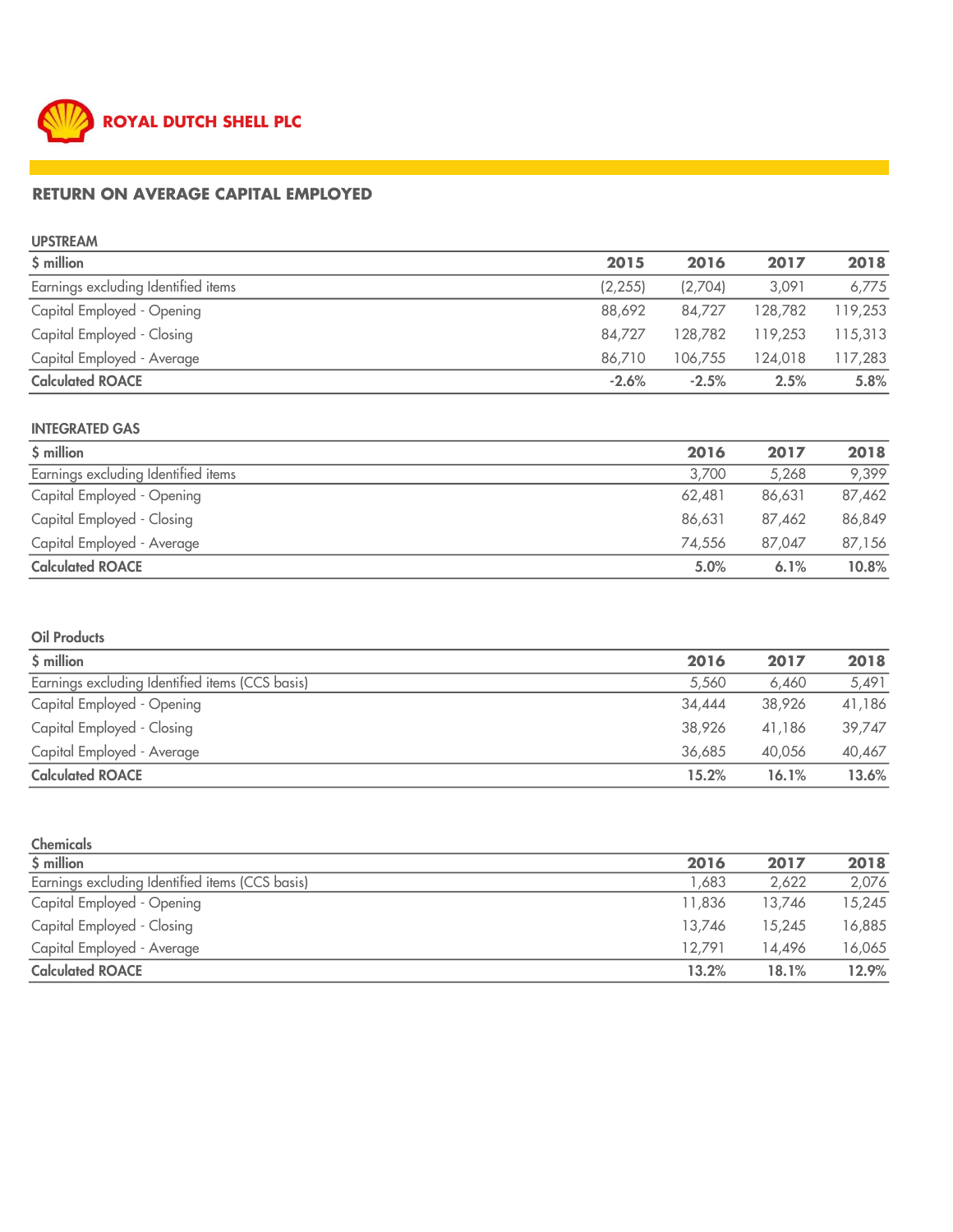

### CASH FLOW FROM OPERATING ACTIVITIES

Royal Dutch Shell

| $$$ million                                                   | 2014   | 2015   | 2016    | 2017    | 2018   |
|---------------------------------------------------------------|--------|--------|---------|---------|--------|
| Cash flow from operating activities                           | 45,044 | 29,810 | 20,615  | 35,650  | 53,085 |
| (Increase)/decrease in working capital                        | 8,782  | 4,735  | (8,426) | (2,250) | 3,442  |
| Cash flow from operating activities excluding working capital | 36,262 | 25,075 | 29,041  | 37,900  | 49,643 |
| Of which:                                                     |        |        |         |         |        |
| Integrated Gas                                                | 13.921 | 7.576  | 7.973   | 8,659   | 16,281 |
| Upstream                                                      | 17,107 | 4.307  | 9,771   | 16,339  | 21,917 |
| Downstream                                                    | 3,189  | 10,888 | 10,422  | 12,577  | 10,764 |
| Corporate                                                     | 2,045  | 2,304  | 875     | 325     | 681    |

#### UPSTREAM

| \$ million                          | 2015    | 2016  | 2017   | 2018   |
|-------------------------------------|---------|-------|--------|--------|
| Cash flow from operating activities | 5,453   | 7,662 | 16,337 | 22,661 |
| Of which:                           |         |       |        |        |
| Conventional Oil & Gas              | 4,794   | 3,521 | 8,581  | 9,975  |
| Deep Water                          | 2,899   | 2,841 | 6.270  | 10,197 |
| Shales                              | (459)   | 777   | 1.624  | 1,912  |
| Other                               | (1,781) | 523   | (138)  | 577    |

# DOWNSTREAM \$ million 2016 2017 2018 Cash flow from operating activities and the state of the state of the state of the state of the state of the state of the state of the state of the state of the state of the state of the state of the state of the state of (Increase)/decrease in working capital and the set of the control of the control of the control of the control of the control of the control of the control of the control of the control of the control of the control of the Cash flow from operating activities excluding working capital 10,422 12,577 10,764 Of which: Oil Products 7,827 8,851 7,999 Chemicals 2,593 3,725 2,764